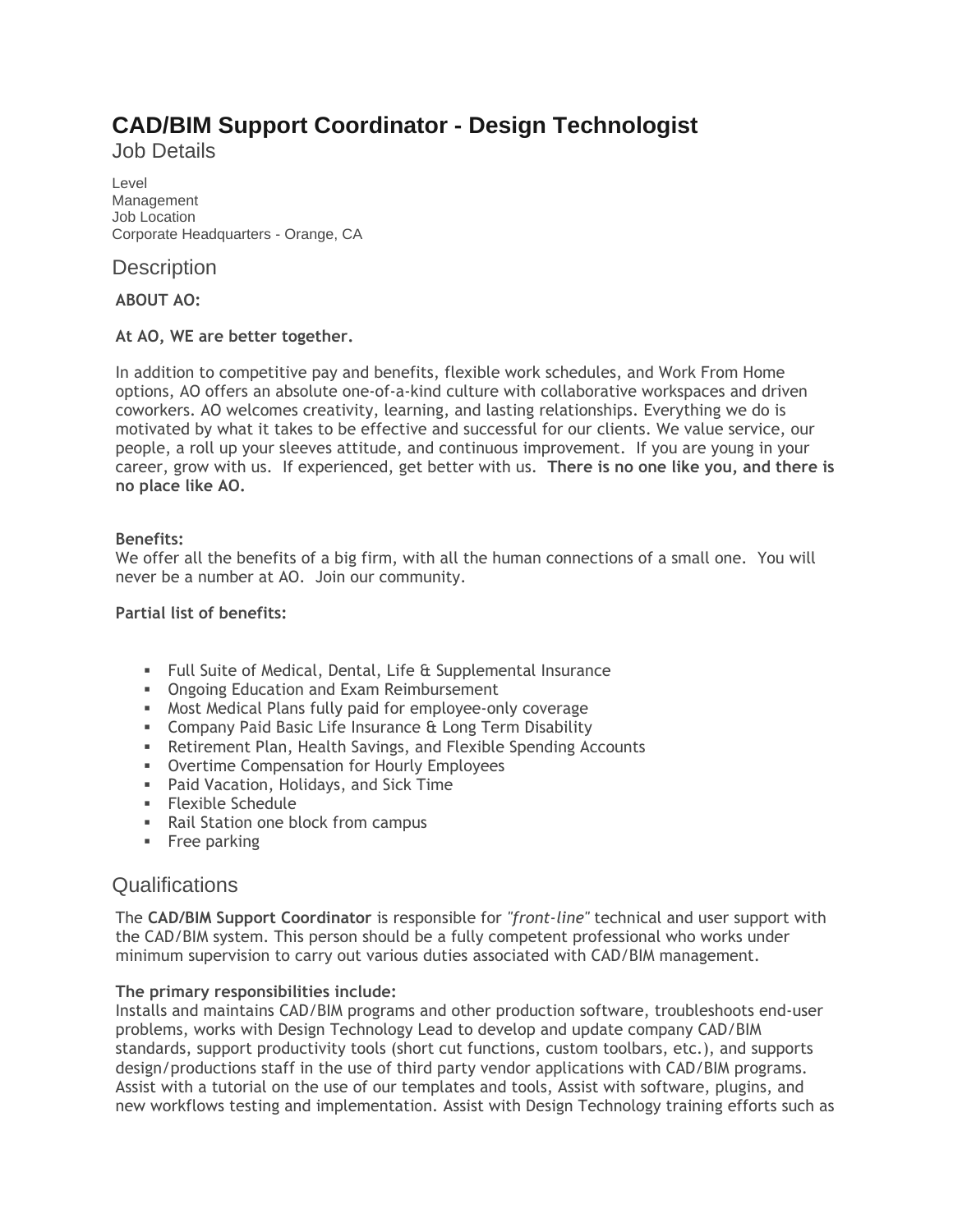the onboarding of new hires with regard to studio-specific production/design standards. Assists IT with hardware/software deployments and with other tasks as needed.

#### **Must have a working knowledge of the following applications:**

- Revit
- AutoCAD
- SketchUp

#### **Knowledge of the following is ideal but not required:**

- BIM Collaborate Pro (Formerly BIM360)
- **E** Bluebeam Revu
- **■** Lumion
- Enscape 3D
- V-Ray
- Autodesk Vehicle Tracking
- ReCap
- Newforma
- Adobe CC Suite (Photoshop, Illustrator, InDesign, Acrobat

#### **Supervisory Responsibilities**

No supervisory responsibilities are associated with the position. No non-supervisory employees report directly to this position.

#### **Qualifications**

To perform this job successfully, the individual must be able to perform each essential duty satisfactorily. The requirements listed below are representative of the knowledge, skill, and/or ability required. Reasonable accommodations may be made to enable individuals with disabilities to perform the essential functions.

#### **Education and/or Experience**

Bachelor of Architecture degree or related field, or 2-4 years related experience and/or training; or equivalent combination of education and experience

Minimum 2-4 years of experience in the application of CAD/BIM technology to architecture.

#### **Other Skills and Abilities:**

- Must have knowledge of custom family creation
- **EXECT** Ability to break down technical concepts and communicate fundamentals to staff
- **EXECUTE:** Ability to manage priorities with minimal guidance

#### **Certificates, Licenses, Registrations**

Architectural license preferred but not required.

#### **Physical Demands**

The physical demands described here are representative of those that must be met by an employee to successfully perform the essential functions of this job. Reasonable accommodations may be made to enable individuals with disabilities to perform the essential functions. Standing: Up to 1/3 of the time; Walking: Up to 1/3 of the time; Sitting: Up to 2/3 of the time; Must be